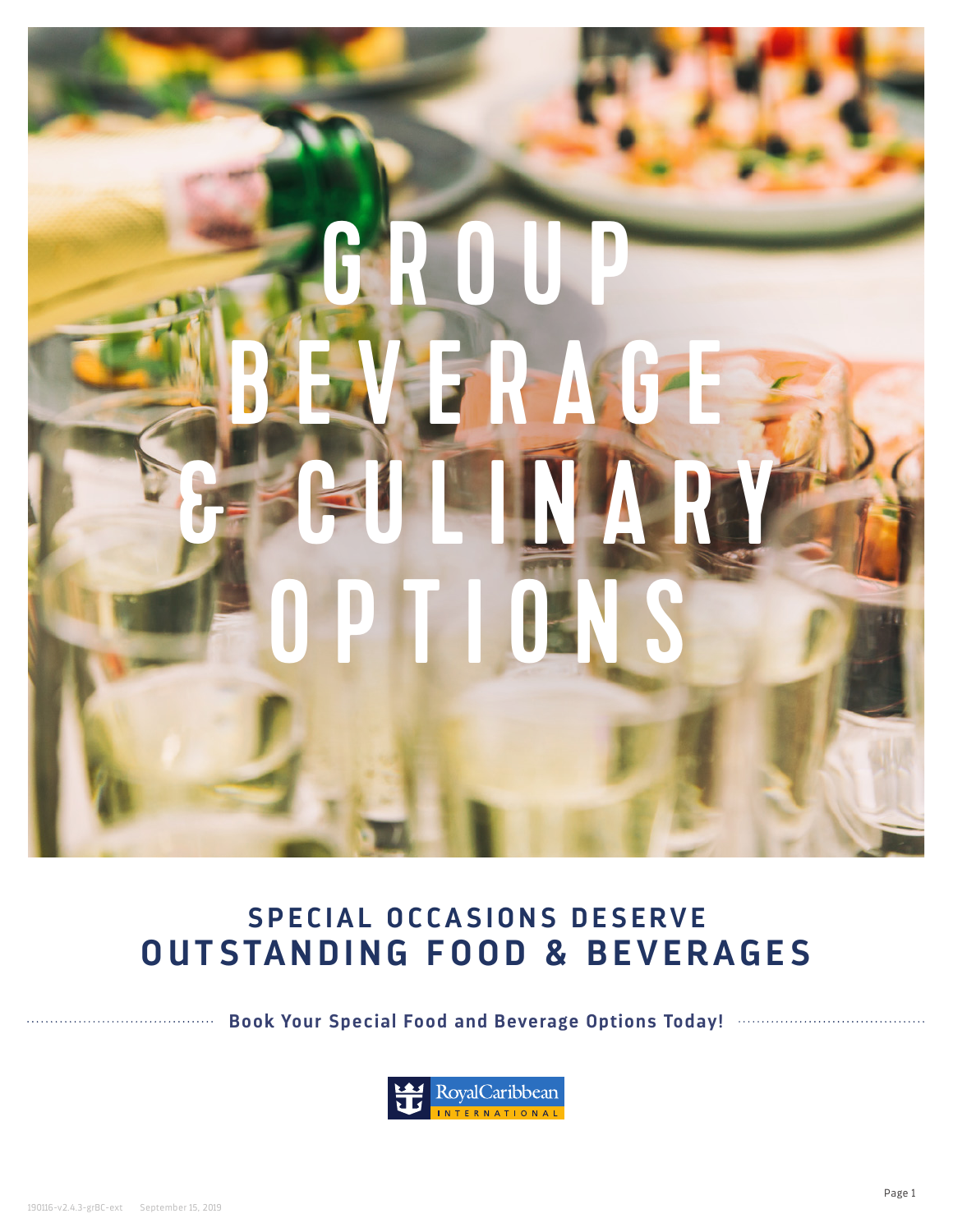# COCKTAIL RECEPTIONS

## **PRICING**

| <b>TYPE OF COCKTAIL PARTY</b>                          | <b>PRICE PER GUEST PER HOUR</b> |
|--------------------------------------------------------|---------------------------------|
| <b>House Brand Reception</b>                           | $$18.95*$                       |
| <b>Call Brand Reception</b>                            | $$22.95*$                       |
| <b>Premium Brand Reception</b>                         | $$25.95*$                       |
| <b>Super Premium Brand Reception</b>                   | $$28.95*$                       |
| Beer, Wine, and Soda Reception                         | \$16.95                         |
| <b>Sparkling Wine (House) Reception</b>                | \$16.95                         |
| Non Alcoholic (Sodas, Juices, Virgin Drinks) Reception | $$12.95*$                       |
| <b>Mexican Fiesta Party</b>                            | \$24.95                         |
| <b>Tailgate Sports Party</b>                           | \$24.95                         |
| <b>Caribbean Pirate Party</b>                          | \$24.95                         |
| Wines Around the World                                 | \$19.95                         |
| <b>Exclusive Wine Tasting</b>                          | \$35.00                         |

**\*Prices include frozen drinks upon request**

## **POLICIES**

- Published price excludes gratuities, 18% gratuity will be added to all prevailing rates.
- Requires minimum guest count of 16 adults for at least one hour.
- House, Call, Premium and Super Premium parties include domestic and imported beer, house wines by the glass, house sparkling wine, liquor, soda, juices, mixers, frozen drinks and one featured specialty cocktail.
- For these functions, beers are not included if they are EXCLUSIVE to the English Pub, Playmakers and Bamboo Room menus.
- Cocktail parties require a guaranteed attendance no later than three weeks prior to sailing; all parties will be billed for the final guaranteed count OR the actual attendance count (whichever is higher.) If the final attendance is higher than the prepaid guest count, the additional charges will be billed to the group leader's master account onboard.
- Above pricing is subject to change without prior notification.
- Cocktail parties must be purchased for the total attendance of the group (total group count) and for the duration of the event (rounded-up to the hour).
- Front of house bars are closed during the party. Drinks are served from the pantry to expedite service. Popular pre-poured drinks are available upon entry to the party, but orders are still taken by servers.
- Staffing will be determined by onboard management.
- Additional staff may be requested at relevant rates to add staff.
- Culinary options can be added at prevailing rates.
- Cocktail parties are not permitted for more than 3 consecutive hours of service.
- Functions that are taking place in the same venue require 45 minutes reset time between ending and starting times.
- Due to limited menu options, no cocktail parties should be offered while ships are in any port in Texas. Assistance is to be requested before finalization.
- Due to limited bar availability in Canadian ports, no private events can be accommodated.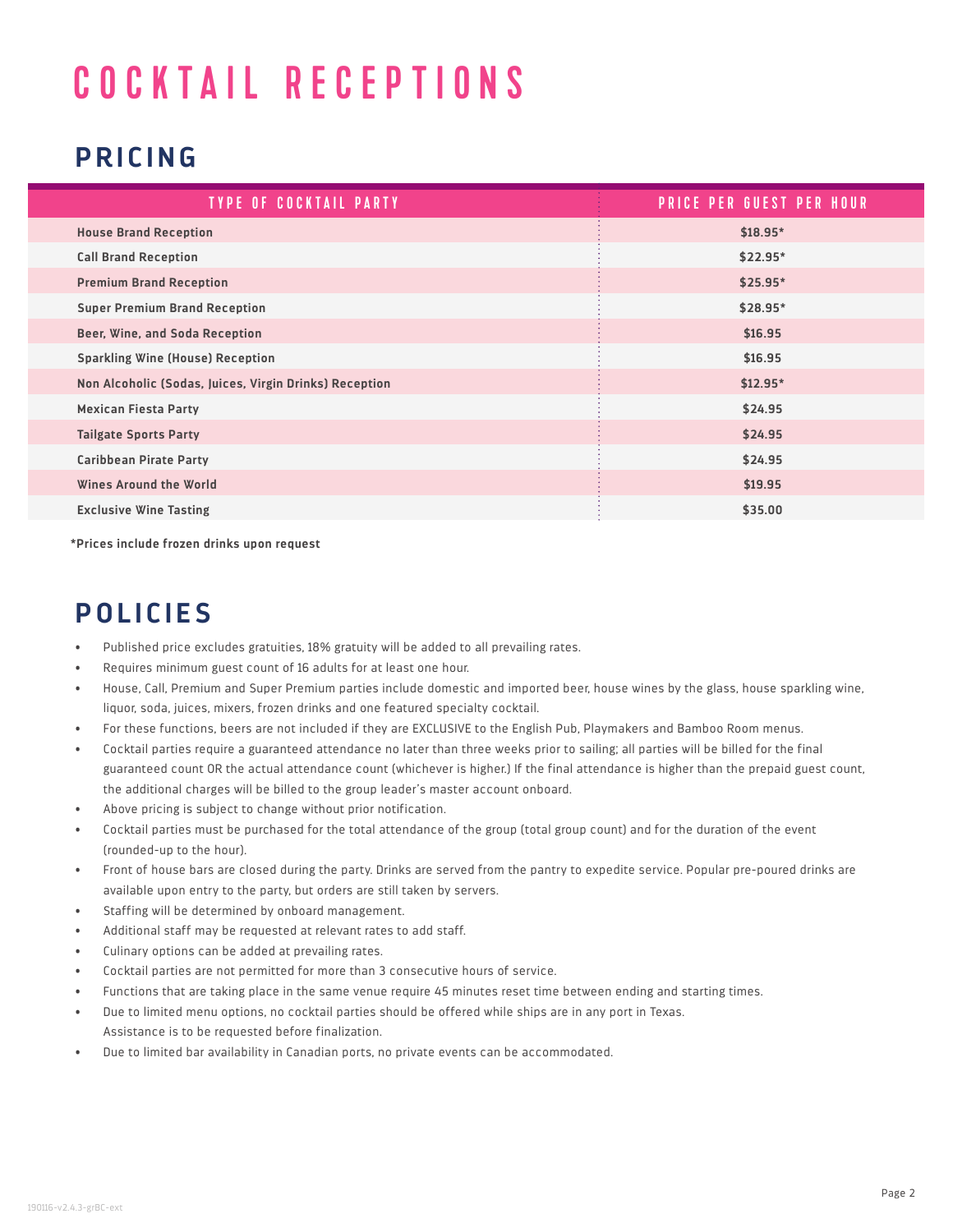# SUITE & COMPLIMENTARY PARTIES

## **SUITE PARTIES**

- Cocktail parties in Suites are available at the per hour reception pricing with an additional \$50 per suite beverage server, per hour.
- Ratio of beverage server per guest is 1:15.
- Capacity of the suite is dictated by the size of the suite booked. Suite party size cannot exceed suite capacity.

# **COMPLIMENTARY PARTIES**

- Includes contracted, GAP, and any other party that is provided complimentary to the group.
- Venues are secured on a first come, first served basis.
- Comp parties are not available on day 1.
- Seminars and Symposiums at Sea are an exception and are allowed on day one.
- House and call brands only will be served, unless enhanced option has been added.
- Should a group choose to upgrade their comp cocktail party, they may add one of the two enhanced options below at the per person price shown. Enhancement options include frozen drinks.

| ENHANCEMENTS                          | PRICE PER PERSON PER HOUR |
|---------------------------------------|---------------------------|
| <b>Complimentary to Premium</b>       | \$11.95                   |
| <b>Complimentary to Super Premium</b> | \$14.95                   |

- Frozen drinks are not included in comp parties, unless an enhancement option has been added.
- Enhanced option must be added to all guests over 21 years of age.
- Party will be hosted in a bar/lounge during regular hours of operation.
- Availability, time and location are at the discretion of the onboard management.
- Front of house bars are closed during the party or not available for the function when the function is hosted in a lounge that includes a bar open for the general public. Drinks are served from the pantry to expedite service.
- Popular pre-poured drinks are available upon entry to the party, but orders are still taken by servers.
- Staffing will be determined by onboard management.
- Additional staff may be requested at relevant rates to add staff.
- Attendance count should not be higher than total group count.
- Culinary options can be added at prevailing rates.
- Availability, time and location are at the discretion of the onboard management.
- Published price does not include gratuities, 18% gratuity will be added to all prevailing rates.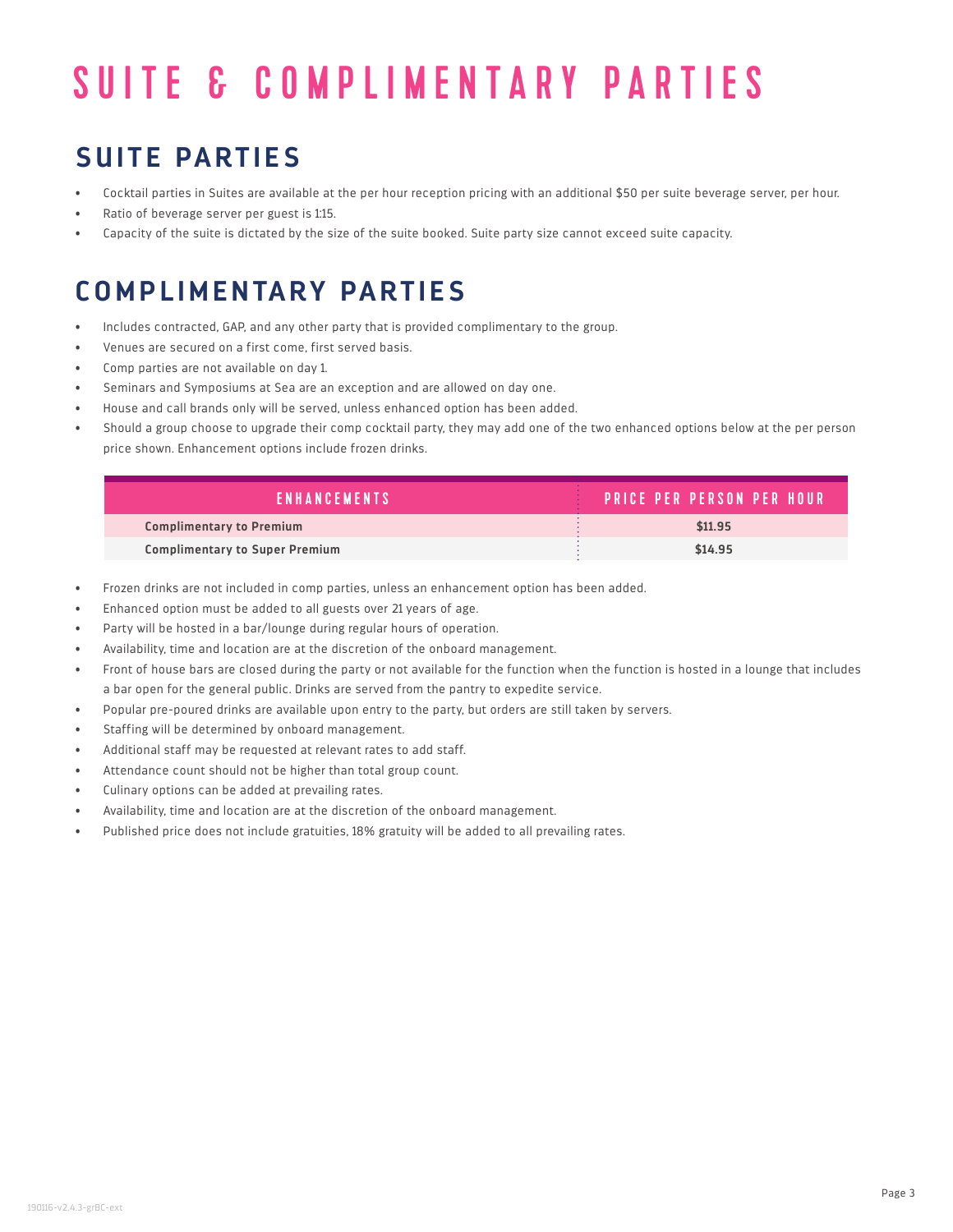# G R O U P G A T H E R I N G S A N D COCKTAIL PARTIES ON CONSUMPTION

## **GROUP GATHERINGS**

Group gatherings that are not private may be booked in bars and lounges during normal hours of operation. Drinks may be ordered directly from the bar staff at the bars/lounges, understanding that the event will not be private, nor will the service staff be exclusively dedicated to serving guests that are part of the group gathering. Seats or sections will not be reserved. Drinks can be charged to individual folios or a master folio. No culinary options can be added to these functions.

# **GROUP GATHERINGS - ROPED SECTION**

Group gatherings can be requested in an area that is already in service to serve as a roped off section when there is only a small F&B requirement. This will mean that there is no dedicated server assigned but there is an assigned/reserved section within the lounge. The request cannot exceed 25% of the lounge capacity.

The group is required to have at least one prepaid F&B amenity per person in order to request a reserved section.

No more than 2 roped sections at the same time can take place in a lounge.

Request for music, audiovisual, microphones, etc. will not be approved.

# **COCKTAIL PARTIES ON CONSUMPTION**

Cocktail Party on Consumption is defined as any party where the charges will be billed to one specific folio or to the guests' individual folios. Private cocktail parties on consumption may be requested in bars and lounges with ship approval. The following pricing applies.

| <b>GROUPS</b>       | <b>PARTY TIME</b> | <b>CHARGES</b>                                        |
|---------------------|-------------------|-------------------------------------------------------|
| Minimum of 16 adult | 7 a.m. - 4 p.m.   | \$500 per hour. Maximum 3 hours for any single event  |
| guests required     | 4 p.m. - Close    | \$750 per hour. Maximum 3 hours for any single event. |

Terms and Conditions

- Groups with 100% participation in a Deluxe Beverage Package can have one event per voyage without paying any fee. That one event can be up to 3 hours. Unused hours may not be applied to additional events. If the group has more than one event on the same day, they will be required to pay the hourly charge for the second event.
- Groups of 250 or more guests will not pay any fees for their first on consumption event. This offer is valid for the group's first event up to 3 hours, where a minimum of 250 guests are expected to attend. Unused hours may not be applied to additional events. Additional hours and/or events will be charged at the prevailing rates.
- Please note: GAP or other complimentary parties always count as the first hour of any event.
- Private Cocktail Party on Consumption must be pre-approved by ship.
- Front of house bars are closed during the on consumption party. Drinks are served from the pantry to expedite service.
- Front of the house bars can be opened upon request and with the appropriate staffing fees.
- Ship has the right to determine and reduce the number of staff required to service the party at any time during the party should the guests not be consuming.
- Guests who have pre-purchased a Deluxe Beverage Package may use their package at the cocktail parties providing the fees have been paid as above. Beverage package terms and conditions apply.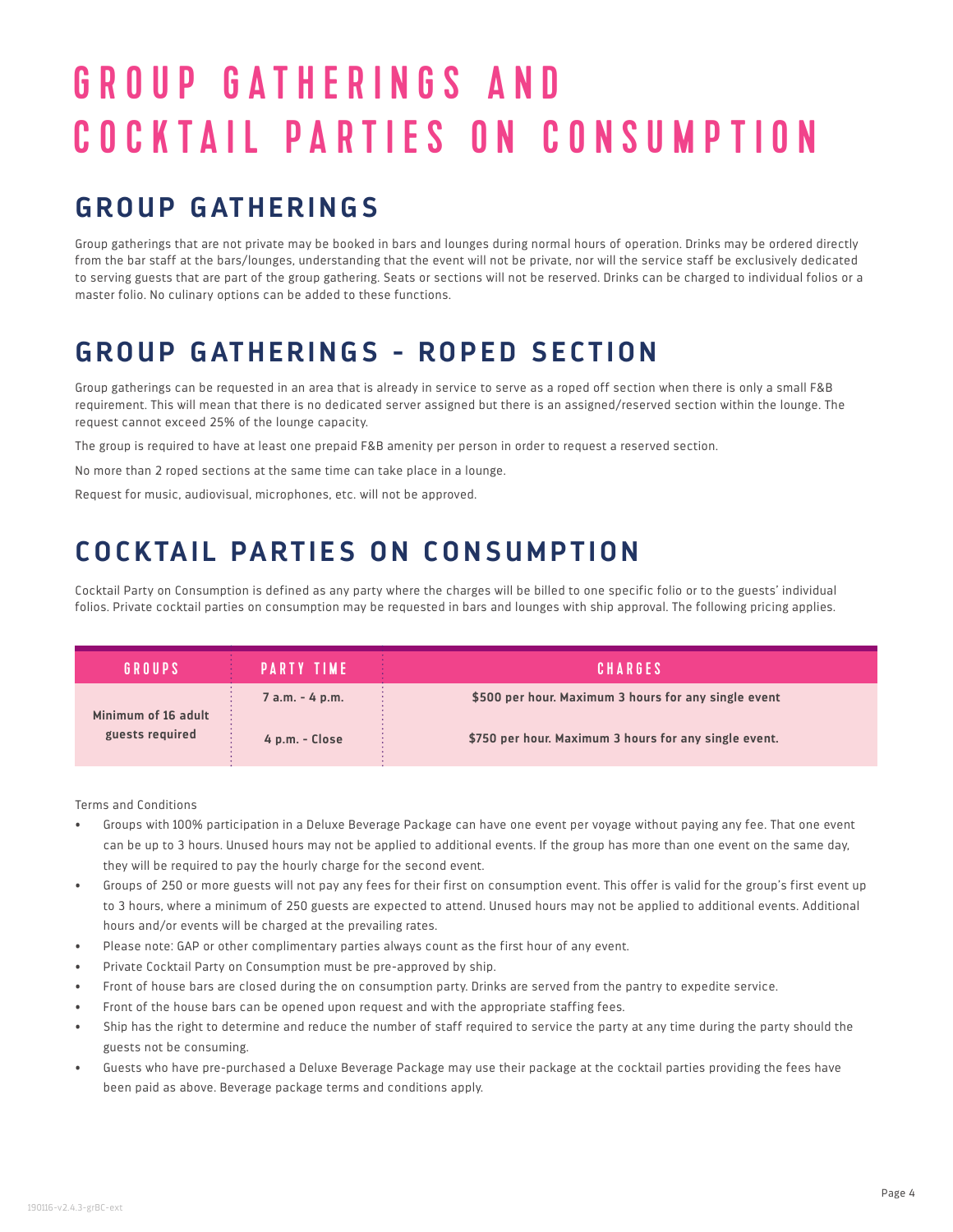# TASTING EVENTS AVAILABLE WITH THE FOLLOWING OPTIONS

#### **\$19.95** PER PERSON **WINES AROUND THE WORLD**

A wine tasting in the main dining room where the guests will sample 5 different wines from around the world. This tasting includes a cheese plate but the group will join other guests who purchase this event.

Minimum number of 20 guests and maximum of 300.

Booking needs to take place in advance to secure seating.

#### **\$35.00 PER PERSON EXCLUSIVE WINE TASTING**

Available to any group and will be tailored to match the group's requirements. The tasting will include 5 wines as selected by the onboard wine tenders and a cheese plate. This will be an exclusive wine tasting for a minimum of 20 guests and a maximum of 60.

#### **\$35.00** PER PERSON **EXCLUSIVE RUM TASTING**

Available to any group and will be tailored to match the group's requirements. The tasting will include 3 rums (Bacardi 8, Bacardi Oakheart and Miami Club) and 2 rum-based cocktails with a presentation from the bartender on how the cocktails are made. This will be an exclusive rum tasting for a minimum of 20 guests and a maximum of 60.

#### **\$35.00** PER PERSON **EXCLUSIVE WHISKEY TASTING**

Available to any group and will be tailored to match the group's requirements. The tasting will include 4 whiskeys as selected by the onboard beverage manager based on the ship itinerary and market. The tasting will be led by one of the onboard team members. This will be an exclusive whiskey tasting for a minimum of 20 guests and a maximum of 40.

#### **\$25.00** PER PERSON **EXCLUSIVE BEER TASTING**

Available to any group and will be tailored to match the group's requirement. The tasting will include samples of 6 beers and styles from around the world. The tasting will be hosted by one of our team members. This will be an exclusive beer tasting for a minimum of 20 guests and a maximum of 40.

Terms and Conditions

- Published price exclude gratuities, 18% gratuities will be added to all published prices and applicable tax based on itinerary.
- Scheduling / venue / staff availability must be pre-approved by ship.
- Requests must be submitted at least 3 weeks prior to sailing.
- If multiple sessions are booked to accommodate private groups larger than the maximum group size, must have at least a minimum of one hour in between each booked session.
- Duration of event: approximately 1 hour.
- The entire event will need a minimum of 2 hours (factoring in 30 minutes set-up & 30 minutes teardown); therefore, a 1-hour event must be blocked for a min 2 hours.
- The ships wine tender will conduct the wine seminar, but a group can provide their own host/speaker. A group's private tasting must not be scheduled during the same time as other wine tastings.
- The other tastings are hosted by shipboard team members, if the group wants to provide their own host/speaker this can be arranged through prior arrangements.
- Only ship's staff is permitted to handle set-up, provision of glasses and other related items.
- Group has the option to purchase additional food items (at published costs) standard food provided at Wine Tasting (at no extra charge) is a cheese plate with bread or crackers.
- Set-up style of venue should always be selected as 'existing'– no furniture can be moved around, nor special physical room configurations provided. The existing furniture and layout of many lounges render them unsuitable for wine tasting seminars – please check feasibility before confirming a location on a particular ship.
- If tasting event is permitted within a conference room by the ship, please select classroom style setup.
- Upgraded wine tastings can be requested and will be priced on an individual basis.
- Should a group have a wine sponsor to feature their wines, then the group will still need to pay the fee for the wines around the world.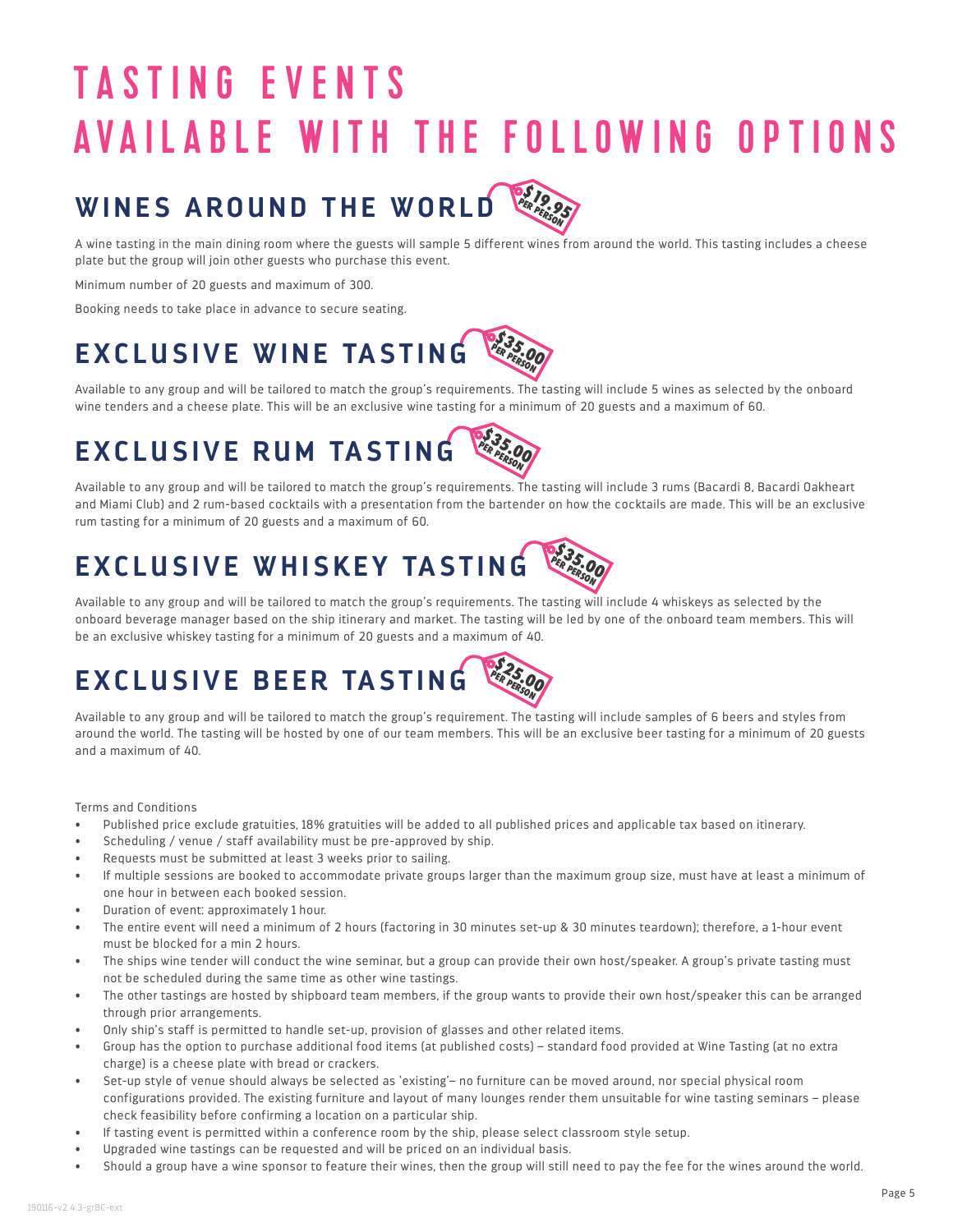# GROUP BEVERAGE & CULINARY OPTIONS **COCKTAIL PARTIES**

| <b>MENU OPTIONS</b>                                                | <b>PRICE</b>                               | <b>INCLUDED ITEMS</b>                                                                                                                                                                                                                                                                                                                                                                                                                                                                                                                                                                                                                                                                                                                                                                                                                |
|--------------------------------------------------------------------|--------------------------------------------|--------------------------------------------------------------------------------------------------------------------------------------------------------------------------------------------------------------------------------------------------------------------------------------------------------------------------------------------------------------------------------------------------------------------------------------------------------------------------------------------------------------------------------------------------------------------------------------------------------------------------------------------------------------------------------------------------------------------------------------------------------------------------------------------------------------------------------------|
| <b>Cocktail Party Standard Menu</b>                                | \$15 per guest<br>(1 piece each per guest) | (select 6 total items from hot/cold within chosen category)<br>$\checkmark$<br><b>Hot Canapés:</b><br>Spicy Onion Rings with Sriracha Lime Mayo<br>u<br>Baked Figs with Mascarpone, Prosciutto, Basil and Honey<br>u<br>Spiced Lamb Kebab with Dukkah and Honey Mint Yogurt<br>u<br>Coconut and Rum Shrimp on Pico de Gallo<br>H<br>Goat Cheese Stuffed Mushroom Caps with Panko Crust<br>n<br>$\blacksquare$<br>Chicken Lollipops with Texas Hot Sauce<br><b>Cold Canapés:</b><br>Caprese Brochettes with Basil Oil<br>u<br>Melon and Prosciutto with Sweet Chili Lime Sauce<br>ı.<br>Tomato Lime Gazpacho with Creole Shrimp<br>H<br>H<br>Salmon Lover's Sushi Roll<br>H<br>Artichoke and Manchego Cheese Tart<br>Stuffed Peppadews, Olive Oil and Herbs                                                                           |
| <b>Cocktail Party Upgraded Menu</b>                                | \$17 per guest<br>(1 piece each per guest) | (select 6 total items from hot/cold within chosen category)<br><b>Hot Canapés:</b><br>Corn Fritters with Guacamole and Roast Tomatoes<br>٠<br>Smoked Chicken Enchiladas with Black Bean Muneta<br>L.<br>. .<br>Crispy Shrimp Gyoza with Lychee-Ginger Soup<br>Roasted Poblano and Corn Arancini with Salsa Rosso<br>. .<br>. .<br>Braised Beef Steak Stuffed Fingerling Potatoes, Chive Foam<br>. .<br>Cod and Chips, Crushed Peas, Fried Capers<br><b>Cold Canapés:</b><br>Smoked Salmon Paupiettes with Rouille<br>. .<br>Tartare of Tuna in Pickled Cucumber with Sour Mint Syrup<br>. .<br>Goat Cheese and Crimini Tart with Arugula Pistou<br>. .<br>Avocado and Tomato Bruschetta on Crostini<br>. .<br>Mooshoo Pork Wraps in Gem Lettuce with Hoisin Sauce<br>H<br>Beef Carpaccio with Parmesan and Grain Mustard Vinaigrette |
| <b>Cocktail Party VIP Menu</b>                                     | \$23 per guest<br>(1 piece each per guest) | (select 6 total items from hot/cold within chosen category)<br><b>Hot Canapés:</b><br>Beef Wellington, Perigord Sauce<br>Pan Fried Chicken Livers on Thick Butter Bread with Chives & Pear-Port Jam<br>Baby Crab Cakes with Old Bay Remoulade Sauce<br>Steamed Clams in White Wine with Tomato and Oregano<br>u<br>Tempura Vegetables, Tenstyu Stock<br>H<br>Traditional Hush Puppies, Sriracha-Lime Dipping Sauce<br><b>Cold Canapés:</b><br>Jumbo Shrimp, Avocado Salsa, Cocktail Sauce<br>m<br>Champagne Lobster Roll (Izumi Chef's Specialty Roll)<br>n.<br>Vietnamese Duck Wraps with Ponzu Sauce<br>H<br>Devilled Eggs, Blue Cheese Crumb, Paprika and Chives<br>r.<br>Smoked Salmon and Caviar Blinis with Dill<br>Mini Bocadillas Serrano and Manchego                                                                       |
| <b>Sweet Element Add On</b>                                        | \$6 extra per guest                        | 3 mini dessert items per guest                                                                                                                                                                                                                                                                                                                                                                                                                                                                                                                                                                                                                                                                                                                                                                                                       |
| <b>Cocktail Party Sweet</b><br><b>Indulgence Dessert Reception</b> | \$17 per guest<br>(8 pieces per guest)     | Assortment of Petit Fours and Dessert Canapés<br>n.<br>(Specific items will be determined by Executive Chef on board)                                                                                                                                                                                                                                                                                                                                                                                                                                                                                                                                                                                                                                                                                                                |

**There are no replenishments on any items from this menu and no substitutions.**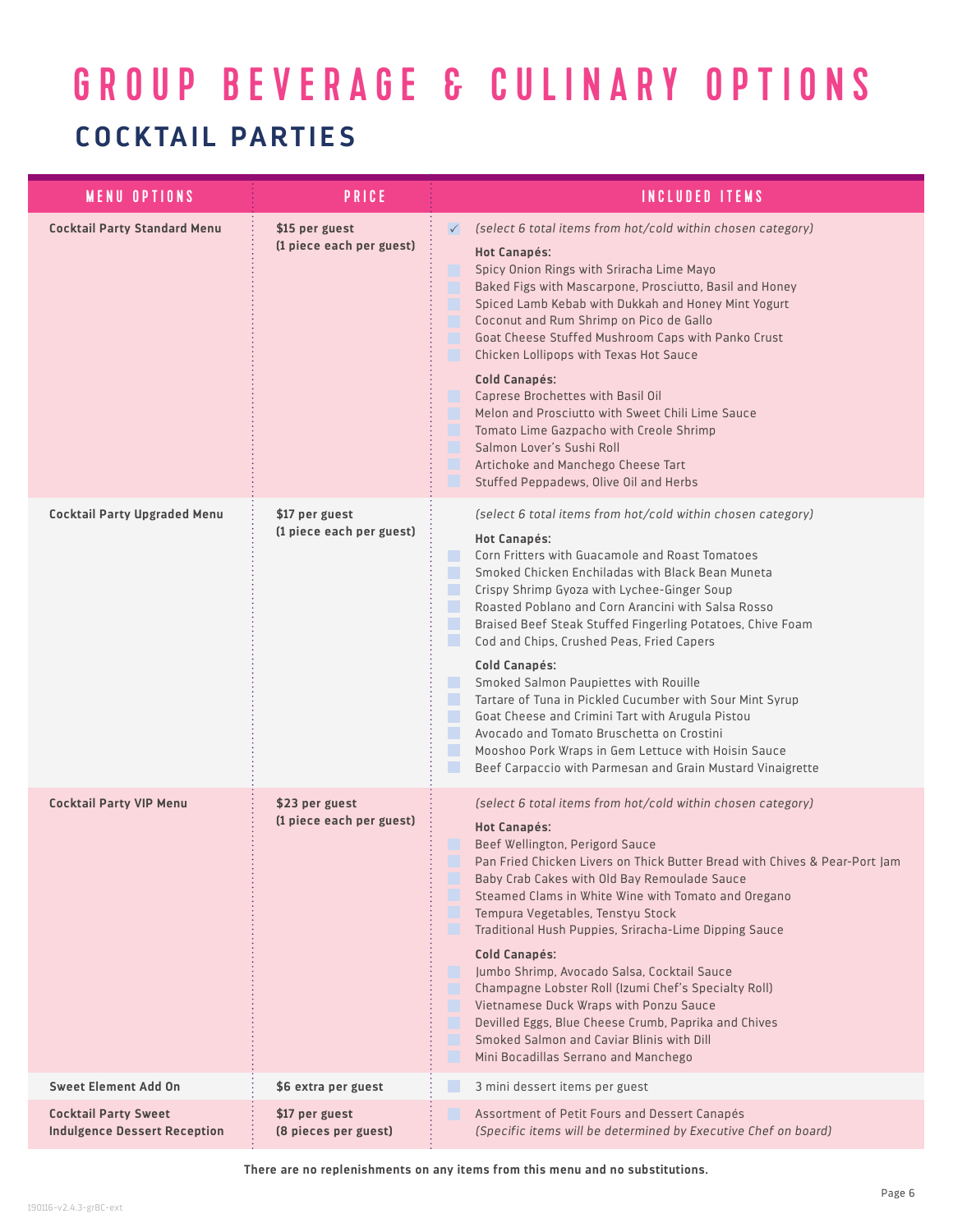# GROUP BEVERAGE & CULINARY OPTIONS

## **COCKTAIL PARTIES: SPECIALTY PARTY MENUS**

| <b>PARTY OPTION</b>                             | PRICE              | INCLUDED ITEMS                                                                                                                                                                                                                                |
|-------------------------------------------------|--------------------|-----------------------------------------------------------------------------------------------------------------------------------------------------------------------------------------------------------------------------------------------|
| <b>Mexican Fiesta</b><br><b>Cocktail Party</b>  | $$24.95$ per guest | Fiesta then siesta. A perfect combination of Mexican drinks and canapés for that informal<br>cocktail party. This is a 1 hour party including House<br>Margaritas or Corona along with Guacamole, Salsa, Chips, Quesadillas,<br>and Taguitos. |
| <b>Tailgate Sports</b><br><b>Cocktail Party</b> | $$24.95$ per guest | Touchdown to this sports themed party. This is a 1 hour party including<br>American Beers along with Wings, Pizza and Nachos.                                                                                                                 |
| Caribbean Pirate<br><b>Cocktail Party</b>       | $$24.95$ per guest | Aarrgghh Matey, let's party like a pirate! This is a 1 hour party including Rum Punch, Piña Cola-<br>da, and Red Stripe, along with Fried Plaintains, Assorted Mini Patties, and Jerk Chicken Wings.                                          |

**Due to the discounted pricing for these parties, guests under the legal drinking age of the region in which the ship is sailing will be charged the same price, and drinks will be replaced with alcohol-free drinks.**

**No decorations are provided for the parties however the group is more than welcome to provide them and decorate 30 minutes before the party starts.**

**There are no replenishments on any items from this menu and no substitutions.**

# **MISCELLANEOUS ITEMS (DISPLAYS AND STATIONS)**

| <b>DISPLAY/STATION</b>                                  | <b>PRICE</b>                                     | <b>INCLUDED ITEMS</b>                                                                                                                                                                                                                                                                                                                                              |
|---------------------------------------------------------|--------------------------------------------------|--------------------------------------------------------------------------------------------------------------------------------------------------------------------------------------------------------------------------------------------------------------------------------------------------------------------------------------------------------------------|
| <b>Shrimp Display</b>                                   | \$14 per guest<br>(minimum order -<br>16 guests) | Plump shrimp artfully arranged on a platter. Garnished with lemon slices and served<br>with cocktail sauce. (8 pieces per guest)                                                                                                                                                                                                                                   |
| Vegetable Crudités Tray                                 | \$8 per guest<br>(minimum order -<br>16 guests)  | Selection of fresh vegetables, garnish, and dressings.                                                                                                                                                                                                                                                                                                             |
| <b>Domestic &amp; Imported</b><br><b>Cheese Display</b> | \$12 per guest<br>(minimum order -<br>16 guests) | Selection of domestic and imported cheeses:<br>Swiss, Cheddar, Edamer, Camembert or Brie, Provolone, PortSalut<br>Includes Crackers and/or Breads                                                                                                                                                                                                                  |
| <b>Seasonal Fresh Fruit</b><br><b>Display</b>           | \$8 per guest<br>(minimum order -<br>16 guests)  | Sliced fresh fruit garnished with fresh seasonal berries.                                                                                                                                                                                                                                                                                                          |
| <b>Chicken Drumettes and</b><br>Wings                   | \$8 per guest<br>(minimum order -<br>16 guests)  | Spiced Chicken Wings, Fried Breaded Chicken Drumettes<br>Served with Ranch and Blue Cheese Dressing.<br>(6 pieces per guest - 3 wings, 3 drumettes)                                                                                                                                                                                                                |
| <b>Sundae Station</b><br>(Ice Cream Social)             | \$11 per guest<br>(minimum order -<br>16 guests) | Chocolate, Strawberry and Vanilla Ice Cream, Variety of Toppings.<br>Coffee. Tea & Ice Water are Included.<br>(Culinary staff fees apply. Each staff member is \$35 per hour, for a minimum of 2 hours,<br>for every 25 guests. (2 hours = 30 minutes set up, 1 hour event, 30 minute clean up))<br>*Please specify at time of order if any guests have allergies. |

**There are no replenishments on any items from this menu and no substitutions.**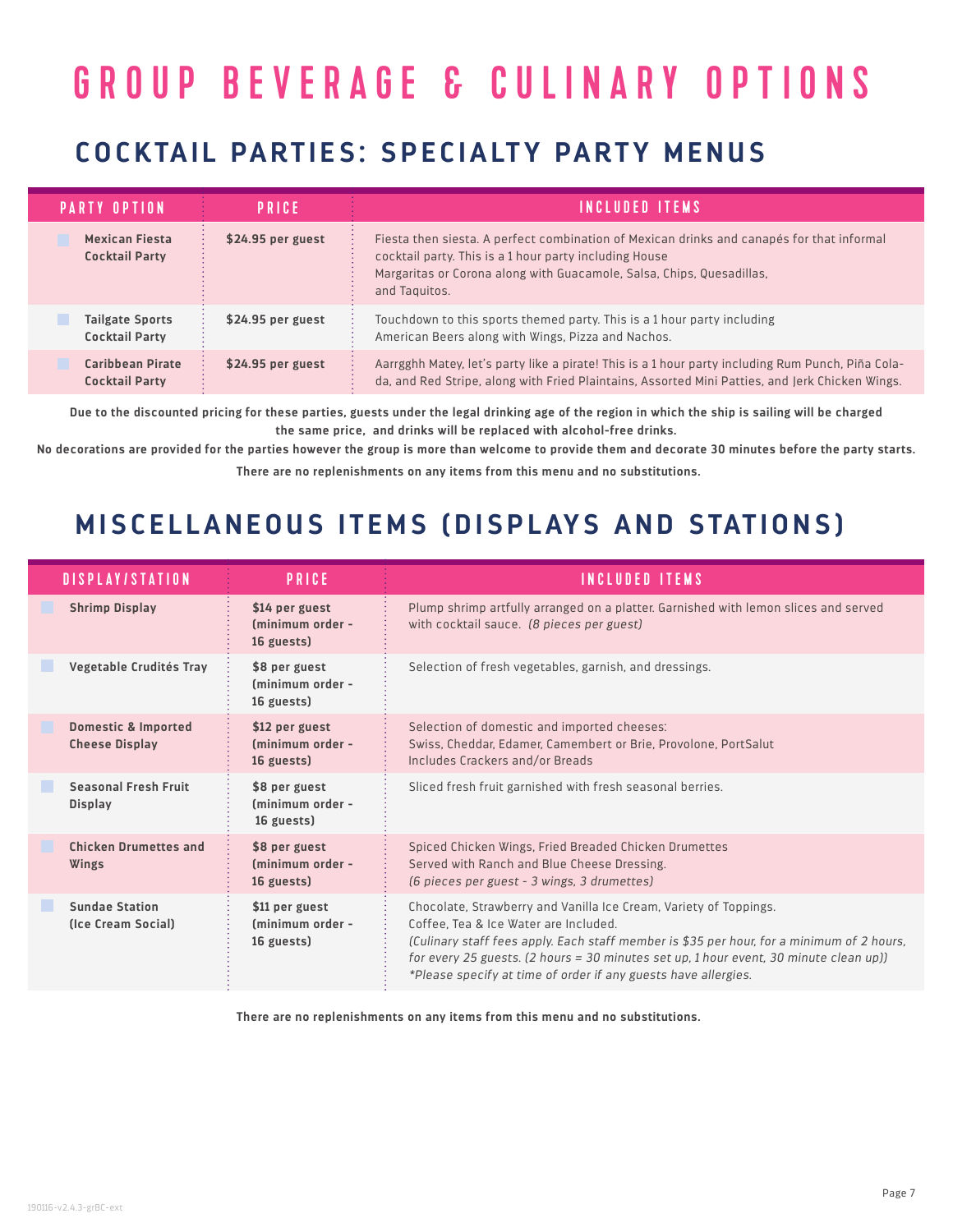# GROUP BEVERAGE & CULINARY OPTIONS

# **MISCELLANEOUS ITEMS CONTINUED (CAKES)**

| <b>TYPE OF CAKE</b>                          | <b>PRICE</b>                                                                                                                           | <b>INCLUDED ITEMS</b>                                                                                                                                                                                                                                                                                                                                                                                                                                                                                                                                                                |
|----------------------------------------------|----------------------------------------------------------------------------------------------------------------------------------------|--------------------------------------------------------------------------------------------------------------------------------------------------------------------------------------------------------------------------------------------------------------------------------------------------------------------------------------------------------------------------------------------------------------------------------------------------------------------------------------------------------------------------------------------------------------------------------------|
| <b>Sheet Cake</b>                            | L.<br>\$100 per cake<br>r.<br>(Vanilla)<br>L<br>(Chocolate)<br>(Carrot)<br>(Red Velvet)<br><b>Coffee Setup</b>                         | Flavors: Vanilla Sponge Cake, Chocolate Sponge Cake, Carrot Cake, Red Velvet Cake<br>Each sheet cake is 24" x 16" and will serve up to 40 guests.<br>Consists of approximately 4 thin layers of sponge with fondant filling between each<br>layer and fondant surrounding the outside. Cakes can be purchased for larger groups,<br>but must be purchased as one unit for every 40 guests. CAKE MUST BE PURCHASED FOR<br>THE FULL GROUP COUNT. Coffee, hot tea, and ice water will be served with the cake if<br>requested. Tableware and a server to cut the cake will be provided. |
| <b>Enhanced Sheet Cake</b><br><b>Options</b> | ı.<br><b>Option 1: \$20</b><br>L<br><b>Option 2: \$40</b><br>L<br><b>Option 3: \$60</b><br>Customization:<br>П<br>\$ pending selection | Due to popular demand, the following enhancement options can be added to the<br>traditional sheet cake. Please add the selected filling when selecting the sheet cake.<br><b>Option 1:</b> Fruit preserve filling with a choice of <b>Figure</b> raspberry, <b>Figure</b> strawberry<br>or lemon<br>Option 2: Chocolate ganache filling on a chocolate or vanilla sponge sheet cake<br><b>Option 3:</b> Chocolate ganache and raspberry filling on a chocolate or vanilla<br>sponge sheet cake<br>Customization: Simple colors and logos may be available on request.                |
| <b>Special Occasion</b><br>Cakes             | \$25 per cake<br>n.<br>(Chocolate)<br>(Vanilla)                                                                                        | Cake serves up to 8 guests. 10" round decorated cake.<br>Flavors: Chocolate Sponge Cake, Vanilla Sponge Cake<br>Tableware for 8 will be provided. This cake can have "Happy Birthday/Anniversary/<br>Retirement/etc.!" and a name written on top. The cake is a small round cake, so space<br>is premium. The cake can be delivered to the dining room, specialty restaurants,<br>stateroom, or group event.                                                                                                                                                                         |
| <b>Tiered Cake</b>                           | ı.<br>\$350 per cake<br>L<br>(Vanilla)<br>L<br>(Chocolate)<br>(Carrot)<br>(Red Velvet)                                                 | The tiered cakes are made onboard in your preferred flavor and color.* The cake<br>will include 3 tiers, from 12" to 8", and is available square or round. The cakes<br>are 3 stacked layers, but without pillars, which are not available. Please select from<br>enhanced sheet cake filling options.<br>*Colors available are pastel colors, and the design is classic. Guests are able to bring<br>extra decorations to be added to the cake.                                                                                                                                     |

## **MEETING BREAKS**

| <b>SETUP</b>                             | <b>PRICE</b>   | INCLUDED ITEMS                                                                                                                                                                                                                             |
|------------------------------------------|----------------|--------------------------------------------------------------------------------------------------------------------------------------------------------------------------------------------------------------------------------------------|
| Coffee / Danish                          | \$2 per guest  | Coffee, Hot Tea, Assorted Juices, Ice Water, and Danish (2 per guest).<br>Includes one liquid refresh after the first hour. No substitutions.<br>Food items are not refreshed.                                                             |
| Coffee / Cookie                          | \$2 per guest  | Coffee, Hot Tea, Assorted Juices, Ice Water, and Cookies (2 per guest).<br>Includes one liquid refresh after the first hour. No substitutions.<br>Food items are not refreshed.                                                            |
| <b>Yogurt Parfait</b>                    | \$2 per guest  | Freshly prepared yogurt parfait with seasonal fruits and topped with granola.<br>There are no replenishments on any items from this menu, and no substitutions.                                                                            |
| Upgraded<br><b>Continental Breakfast</b> | \$10 per guest | Coffee, Hot Tea, Assorted Juices, Ice Water, Sliced Fresh Fruit, Yogurt Parfait,<br>Breakfast Pastries (2 per guest), and Ham, Egg, and Cheese Sandwich.<br>There are no replenishments on any items from this menu, and no substitutions. |
| <b>Upgraded Coffee Time</b>              | \$6 per guest  | Coffee, Hot Tea, Assorted Juices, Ice Water, Cookies, and Assorted Pound Cake<br>(Lemon Drizzle, Chocolate, Raspberry, Marble, etc.<br>There are no replenishments on any items from this menu, and no substitutions.                      |